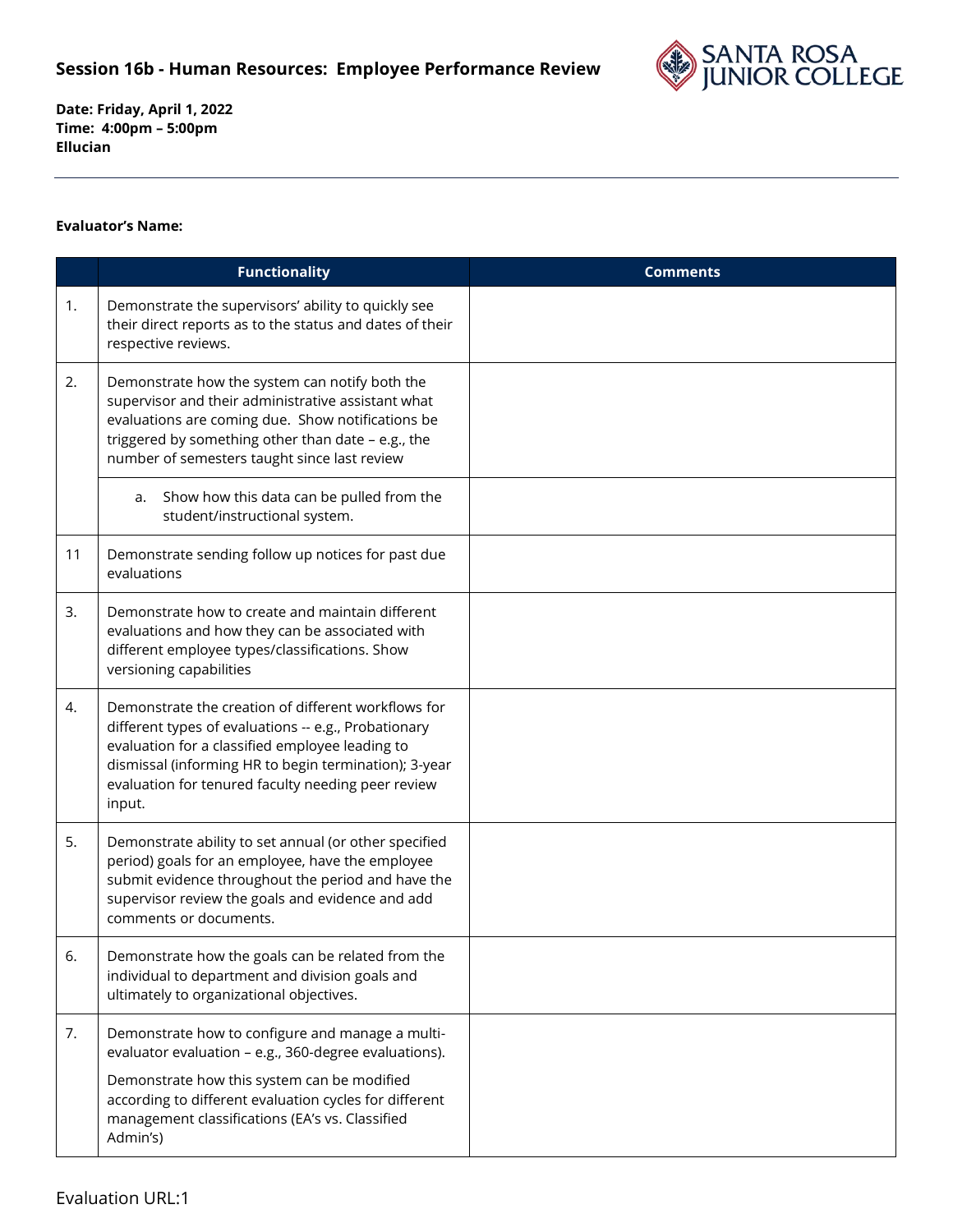## **Session 16b - Human Resources: Employee Performance Review**



**Date: Friday, April 1, 2022 Time: 4:00pm – 5:00pm Ellucian** 

| 8.  | Demonstrate how to configure the full life cycle of<br>evaluations for Full-time faculty - 1st year review, 2nd<br>year review, 3rd year review, tenure review, then 3-<br>year and 6-year review; first 3 reviews use one type of<br>evaluation instrument, then a different one for tenure<br>review, then a third one for ongoing reviews. Show<br>how the system can switch automatically between<br>these. |  |
|-----|-----------------------------------------------------------------------------------------------------------------------------------------------------------------------------------------------------------------------------------------------------------------------------------------------------------------------------------------------------------------------------------------------------------------|--|
| 9.  | Demonstrate how the evaluation application can be<br>used to track progressive discipline, including<br>reminders of follow up actions.                                                                                                                                                                                                                                                                         |  |
| 10. | Demonstrate how the performance evaluation system<br>can be used for evaluating team performance for<br>quality metrics. Show how confidential online surveys<br>are sent out for input                                                                                                                                                                                                                         |  |